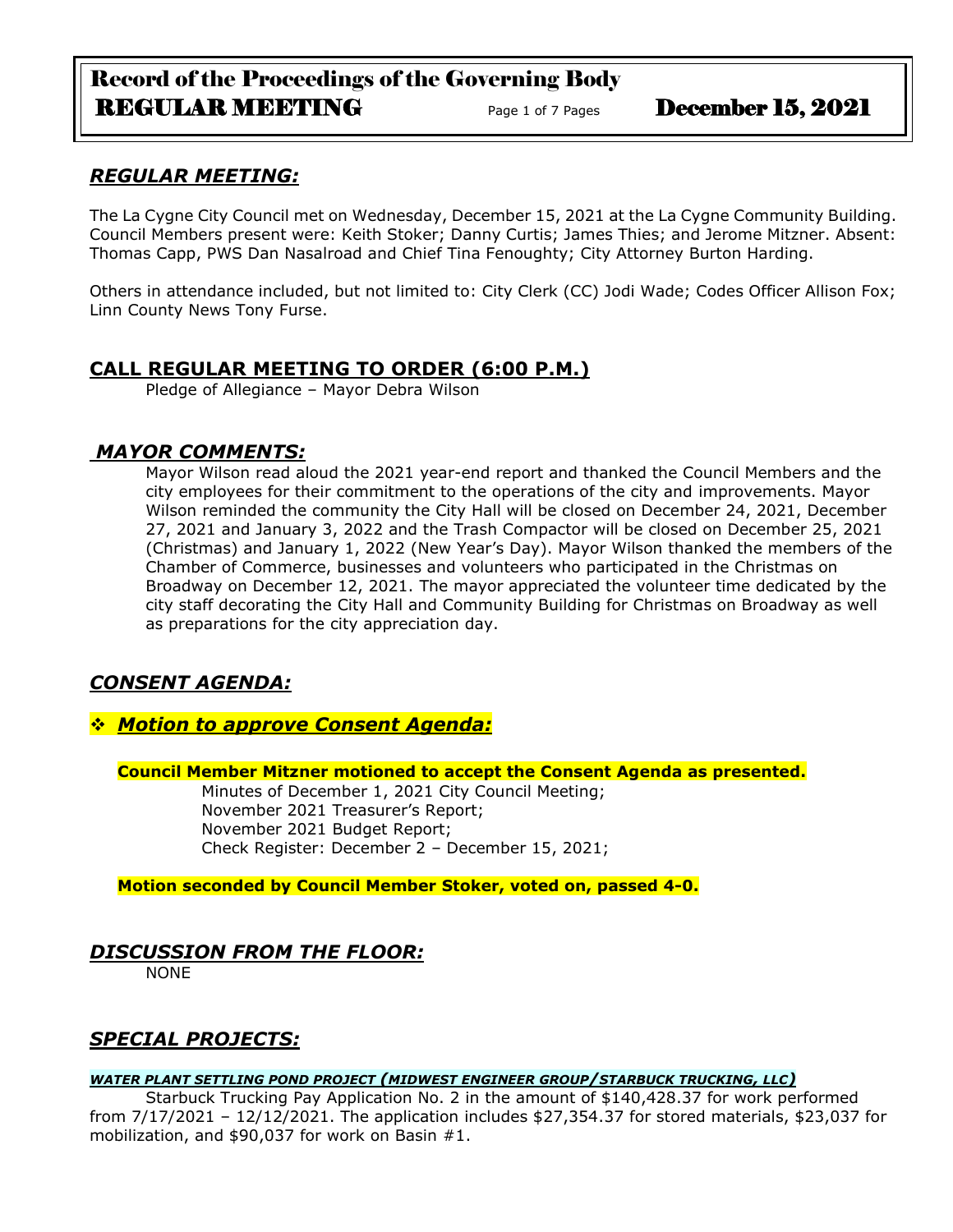## *SPECIAL PROJECTS CONTINUED:*

*WATER PLANT SETTLING POND PROJECT (MIDWEST ENGINEER GROUP/STARBUCK TRUCKING, LLC)*

#### ❖ *Motion*

**Council Member Mitzner motioned to approve Pay Application No. 2 in the amount of \$140,428.37 for work performed by Starbuck Trucking from 7/17/2021 – 12/12/2021 on the water plant settling ponds. Motion seconded by Council Member Stoker voted on, passed 4-0.**

#### *SEWER REHABILITATION PROJECT (BG CONSULTANTS)*

- i. PWS Nasalroad met with Abby Mills, BG Consultants, on December 2 to review the bid drawings, lagoon drawings and manhole schedule.
- ii. Raymond James: Engagement of and Disclosures by Underwriters/Senior Managing Underwriter or Placement Agent for General Obligation Temporary Notes, Series 2022. Confirmation for the City to engage Raymond James as underwriter or placement agent for the sewer rehabilitation temporary interim financing.

#### ❖ *Motion*

**Council Member Mitzner motioned to approve for CC Wade to sign the Engagement of and Disclosures by Underwriters/Senior Managing Underwriter or Placement Agent for General Obligation Temporary Notes, Series 2022. Motion seconded by Council Member Stoker voted on, passed 4-0.**

*STREET PROJECT – KDOT CCLIP PROJECT AT KS HWY 152 AND INDUSTRIAL ROAD (BG CONSULTANTS)* Project scheduled for March 2022.

#### *NEW FIRE STATION/PUBLIC SAFETY BUILDING*

i. CC Wade will continue to work on the First Option Bank Trustee grant application narratives.

#### *AMERICAN RESCUE PLAN ACT FUNDS (ARPA)*

i. Deadline for NEUs to submit Project and Expenditure Report is April 30, 2022 and will cover the period between March 3, 2021 and March 31, 2022. Future reports will be due annually by the end of April.

#### *HEAL GRANT PROGRAM – COMMUNITY BUILDING*

i. CC Wade emailed a copy of the application for the HEAL grant program to the Council Members to review. CC Wade presented a brief outline of the proposed Community Building revitalization to the Community Plaza. Council Member Mitzner asked if the city submits an application would that inhibit other building owners from submitting an application. CC Wade informed the Council there is no limit on how many building owners submit applications from the city. Council Mitzner clarified the total amount of grant awarded would be \$75,000, CC Wade concurred. CC Wade explained how the improvements would benefit the building for continued use as a warming/cooling center and/or command center during emergency events. Mayor Wilson asked if using funds from the capital improvement fund would hinder the Public Safety Building project, CC Wade stated it would not.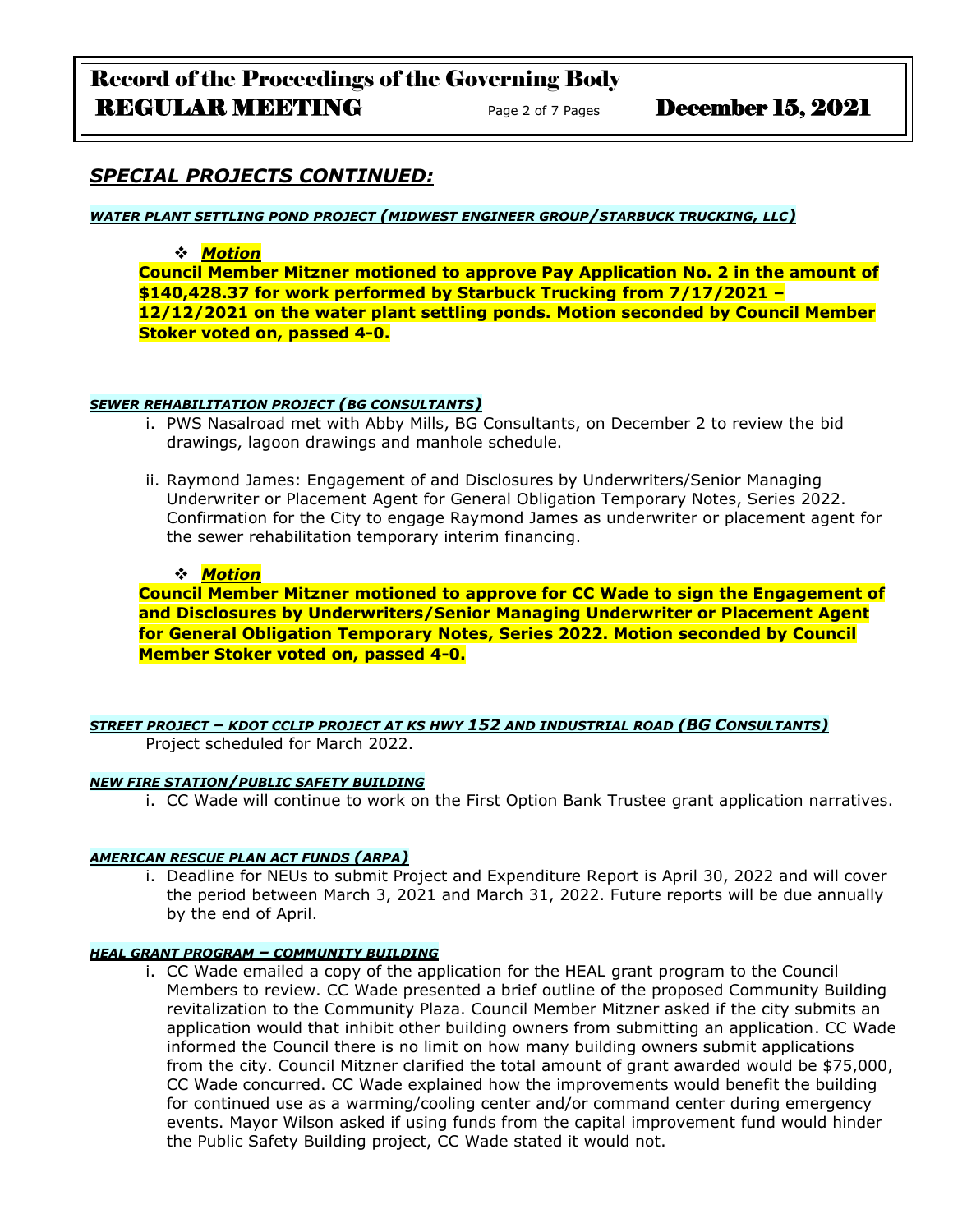#### *REPORTS OF CITY OFFICERS:* **CITY ATTORNEY –BURTON HARDING**:

**CHIEF OF POLICE – TINA FENOUGHTY 20 Traffic Stops Conducted**

**Citations issued since last meeting**

| Speed School Zone  | Tag Expired.  |  |
|--------------------|---------------|--|
| Fail to Yield      | No Tag        |  |
| Insurance          | No DL         |  |
| <b>RR Crossing</b> | Speed         |  |
| Vicious Dog/RAL    | Paraphernalia |  |
| Suspended DL       | Equipment     |  |
|                    |               |  |

#### **Calls for Service / Reports – 11/29/2021 thru 12/13/2021**

| Animal Complaint -<br>5<br>Assist Outside Agency - 0<br>Building Check $-0$ | Traffic Complaints - 1<br>Civil Stand-by $-2$<br>Citizen Assist CFS / contact - 13 |
|-----------------------------------------------------------------------------|------------------------------------------------------------------------------------|
| Fingerprints $-0$                                                           | Juvenile Incident - 1                                                              |
| Check Welfare $-2$<br>Follow $Up - 16$                                      | Federal Record Checks-2<br>Theft - $3$                                             |
| Suspicious Activity - 5                                                     | Vehicle Lockout - 1                                                                |
| Disturbance $-5$<br>Assault LEO $-1$                                        | Drug Case - 1<br>Criminal Damage - 0                                               |
| Non-Injury Accident -0                                                      | Pedestrian Check - 1                                                               |
| Disorderly Conduct - 1<br>Felony Warrant $-2$                               | Warrant Attempt - 5<br>Misdemeanor Warrant - 4                                     |
|                                                                             |                                                                                    |

### **VIN Inspections –** 4 completed

**New Business:** None at this time

#### **Unfinished Business:** None at this time

Accrued overtime for last period  $= 10$  hours

#### **CODES ENFORCEMENT – ALLISON FOX**

Officer Fox sent letters and had phone conversations with patrons regarding leaves/debris in the ditches.

Officer Fox inquired about the demolition of 602 N. 5<sup>th</sup> Street. Council held discussion on whether to remove the house and the shed as well the removal of dead trees. Mayor Wilson explained the process to have Planning & Zoning review the lots to determine if any changes need to happen in the zoning of the lots or the boundary of the lots. The lot at 602 N.  $5<sup>th</sup>$  Street is large enough to be divided for potentially 3 homes. Mayor Wilson asked the Council Members to go by the lot and think about possibilities.

#### **PUBLIC WORKS DEPARTMENT – PUBLIC WORKS SUPERINTENDENT (PWS) DAN NASALROAD** NONE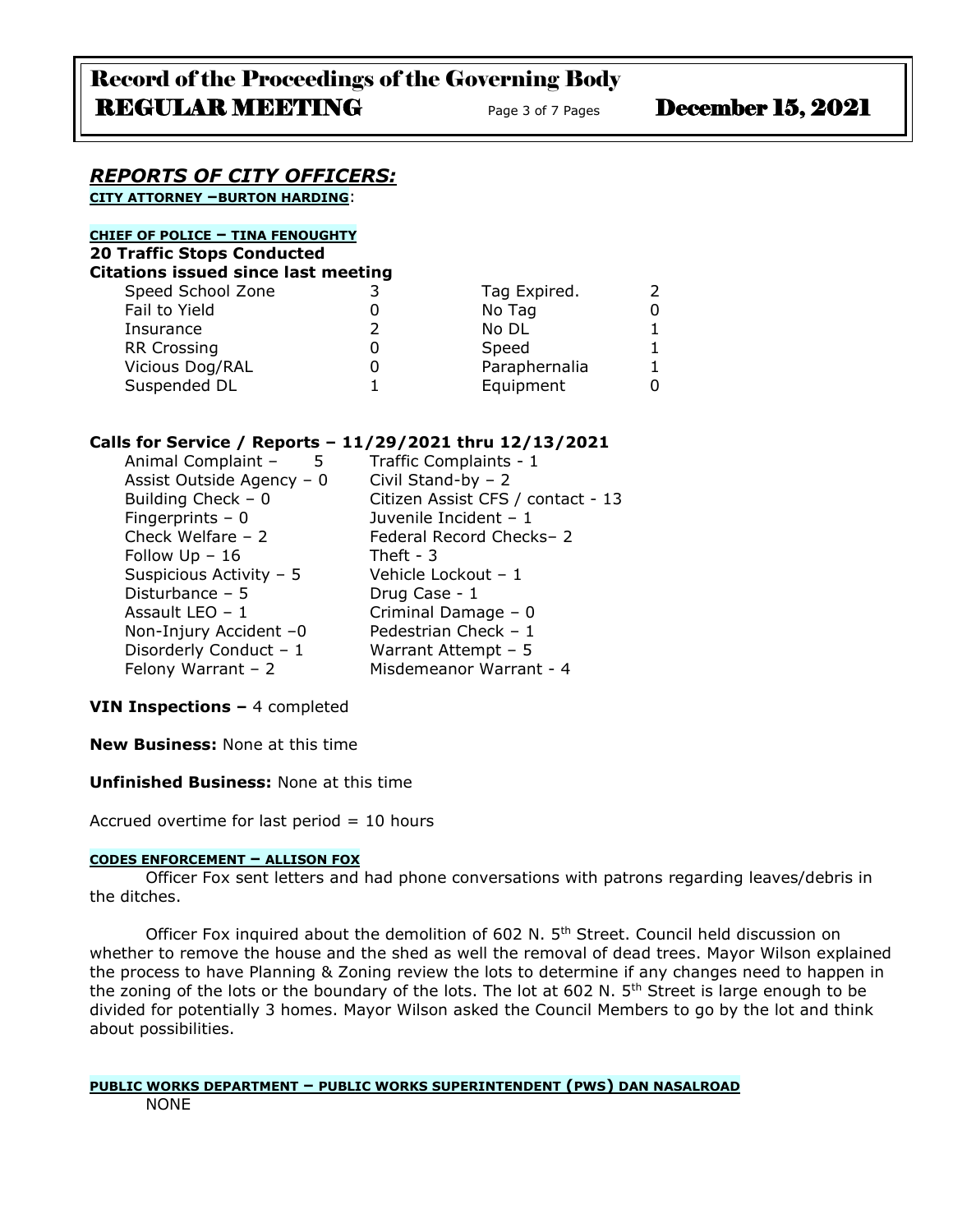# *REPORTS OF CITY OFFICERS CONTINUED:*

**CITY CLERK – JODI WADE**

Report from12/02/2021 – 12/15/2021

- PWS Nasalroad and CC Wade met with Abby Mills, BG Consultants.
- CC Wade with Erin of Rural Water District #1.
- Attended Planning & Zoning meeting with IBTS.
- Handled procedures with KDHE for the water boil advisory.
- Delivered flyers to businesses/made calls/sent emails regarding water boil advisory.
- Met with the small business development center administrator regarding the HEAL grant.
- Attended regular Planning & Zoning meeting.
- Attended virtual meeting for KMIT board members.
- Prepared the Community Building for appreciation day and for Christmas on Broadway.
- Attended virtual water rates and asset management training.
- Completed monthly financial reports.
- Completed the application for the HEAL grant program.
- Researched mobile home park license procedure in the codes book.
- Prepared letters for employee evaluation packets.
- Assisted the mayor with end of year review report.
- Reviewed the beverages section of the Codes of the City of La Cygne.

Overtime Hours for City Hall for the last pay period: 10.25

#### **CITY TREASURER/COURT CLERK – CONNIE GORE**

12/01/2021 to 12/15/2021

### **Utilities**

*Monthly items completed***:** Shut offs, water report (found a possible leak at the park from the report), gas report and gas rates (still higher than normal but did come down a .58 cents per MCF), November sales tax completed and filed with the state, reviewed time cards and accounts payable, updated the vacation/sick time spreadsheet for payroll, and the Waste Management monthly bill audit was completed.

Worked on Peoples Telecommunications monetary donation for utilities and processed to various accounts. (Reviewed by City Hall employees, Public Works Superintendent, and the police department).

Came in and helped make phone calls the evening of the boil advisory.

Called the list of businesses and delivered flyers to businesses on Market when the boil advisory was rescinded.

Participated in the four-hour zoom training on asset management and getting great rates.

### **Court**

*Monthly Court items completed*: Court, court paperwork, warrants, probation orders, payments processed and filed the electronic submittal to the state.

Created a new judge's agreement for Burton's approval.

Updated the ordinance on the court date and time for Council's approval.

Several texts and emails to the judge on warrants/bond modification on a person arrested.

Talked to County Attorney's office about a defendant and a possible certified court record.

#### **Other**

Helped with the employee/board appreciation lunch.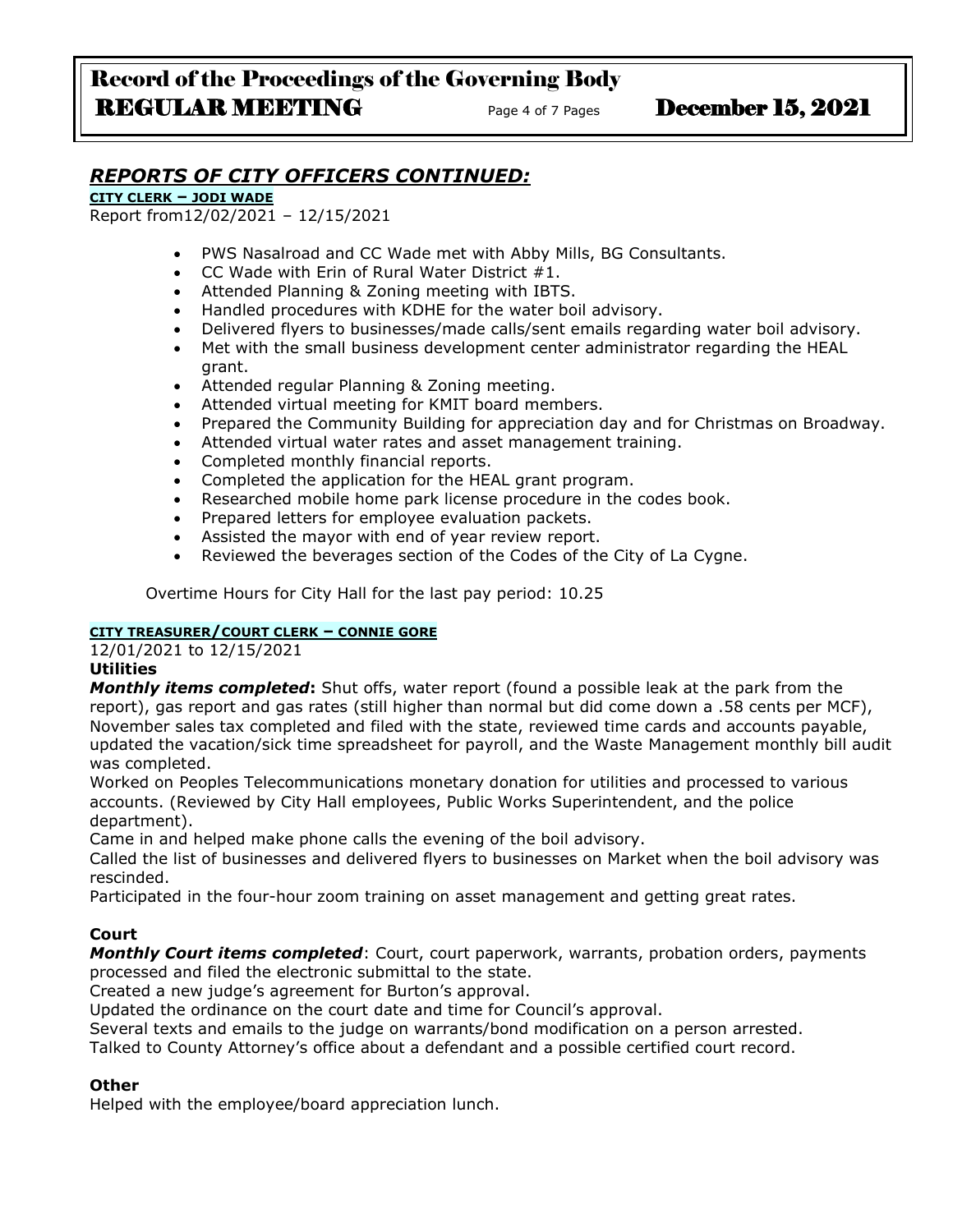# Record of the Proceedings of the Governing Body REGULAR MEETING Page 5 of 7 Pages December 15, 2021

# *REPORTS OF CITY OFFICERS CONTINUED:*

**CITY TREASURER/COURT CLERK – CONNIE GORE**

Helped decorate for Christmas on Broadway. (Saturday)

Helped with Christmas on Broadway. (Sunday)

Met with the mayor discussing upcoming needs and projects.

Met with Jodi about upcoming needs and the research needed on alcohol and manufactured home parks licensing.

Read over the notary changes and created a log book to be used. (Katie did the zoom training as it was same time as the great rates training).

Briefly met with Diane Dotts on emergency management and will meet with her in January to update information.

### *COUNCIL COMMITTEE REPORTS:*

*WATER & GAS -NONE STREET -NONE SEWER-NONE PARK-NONE CEMETERY –NONE PUBLIC SAFETY –NONE COMMUNITY BUILDING-NONE EMPLOYEE RELATIONS & TRAINING-NONE*

## *SPECIAL COMMITTEE REPORTS:*

*EMERGENCY MANAGEMENT -NONE CHAMBER OF COMMERCE –NONE PLANNING & ZONING COMMISSION (PZC) -NONE LA CYGNE COMMUNITY PARK BOARD(LCPB)-NONE*

# *UNFINISHED BUSINESS:*

**EMPLOYEE EVALUATIONS HAVE BEEN COMPLETED BY ALL DEPARTMENT SUPERVISORS AND ARE PREPARED FOR THE COUNCIL MEMBERS TO REVIEW.**

Mayor Wilson moved the employee evaluations to the January 5, 2022 meeting since the department supervisors were not in attendance this evening as well as Council Member Capp.

# *NEW BUSINESS:*

**ORDINANCE NO. \_\_\_AMENDING CHAPTER VIII, ARTICLE 1, OF THE CODE OF THE CITY OF LA CYGNE, KS BY AMENDING SECTION 8-103 SETTING THE DATE & TIME TO TRANSACT THE BUSINESS OF MUNICIPAL COURT.** CC Wade asked for an executive session before considering the ordinance.

# *EXECUTIVE SESSION:*

❖ *Motion* 

**Council Member Mitzner motioned to go in to executive session for 5 minutes for nonelected personnel matter for review applications and resumes and will return to the Council table at 6:57 p.m. Motion seconded by Council Member Stoker voted on, passed 4-0. 6:52 p.m.**

Others in attendance included, but not limited to: CC Wade and City Attorney Harding (via speaker phone)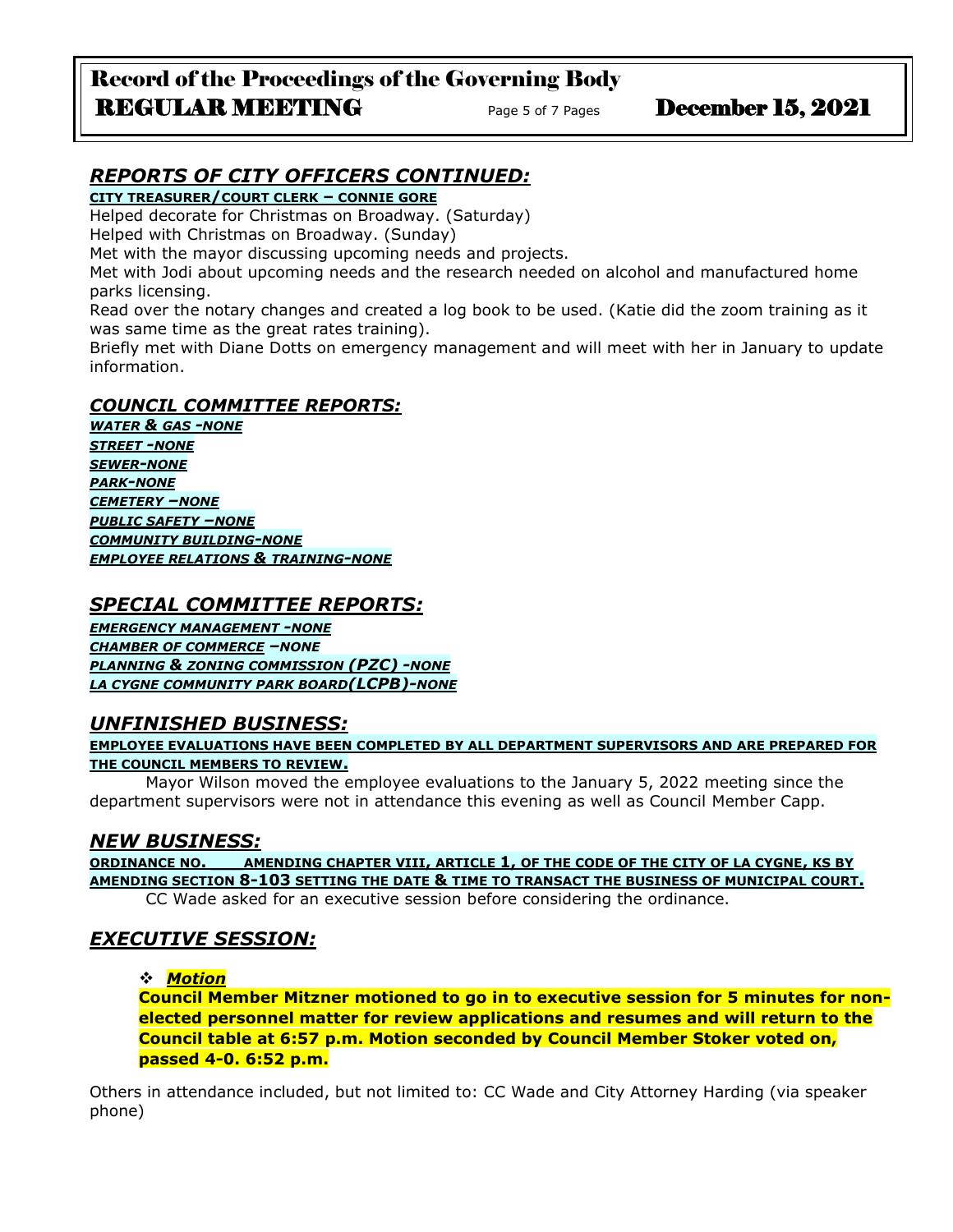### *OPEN SESSION RESUMED AT 6:57pm:*

#### *NEW BUSINESS CONTINUED:*

**ORDINANCE NO. \_\_\_AMENDING CHAPTER VIII, ARTICLE 1, OF THE CODE OF THE CITY OF LA CYGNE, KS BY AMENDING SECTION 8-103 SETTING THE DATE & TIME TO TRANSACT THE BUSINESS OF MUNICIPAL COURT.**

#### ❖ *Motion*

**Council Member Mitzner motioned to remove Sheila Schultz as the municipal judge for the City of La Cygne and to appoint Richard Fisher as the municipal judge for the City of La Cygne. Motion seconded by Council Member Curtis voted on, passed 4-0.**

#### ❖ *Motion*

**Council Member Mitzner motioned to approve Ordinance No. 1497 amending Chapter VIII, Article 1, of the Code of the City of La Cygne, KS by amending section 8-103 setting date and time to transact the business of municipal court. Motion seconded by Council Member Curtis voted on, passed 4-0.**

#### **AUTHORITY TO TRANSFER EXCESS GENERAL FUNDS**

CC Wade recommended putting the excess funds into the capital improvement reserve to recover the dollars being used on the Public Safety Building and/or Community Building projects. Council Member Mitzner asked if the excess funds can be earmarked in the capital improvement reserve. CC Wade encouraged the Council to earmark the funds as indicated in the 3-year and 5-year plans.

#### ❖ *Motion*

**Council Member Mitzner motioned to allow the maximum year-end transfer from the general fund to the capital improvement and equipment reserve fund with 100% allocated to the capital improvement and 50% earmarked to the Public Safety Building project and 0% allocated to the equipment reserve. Motion seconded by Council Member Stoker voted on, passed 4-0.**

#### **COUNCIL REVIEW FOR CONSIDERATION TO WRITE-OFF PAST OUTSTANDING (BAD) DEBT.**

#### ❖ *Motion*

**Council Member Mitzner motioned to approve the modifications to accounts to writeoff past outstanding debts as presented in the amount of \$2,23.47. Motion seconded by Council Member Stoker voted on, passed 4-0.**

Council Member Mitzner asked if the Verizon Tower had been activated. Council Member Curtis commented that components had been installed upon the tower but he wasn't sure if it had been put in operation yet.

### *EXECUTIVE SESSION:*

None